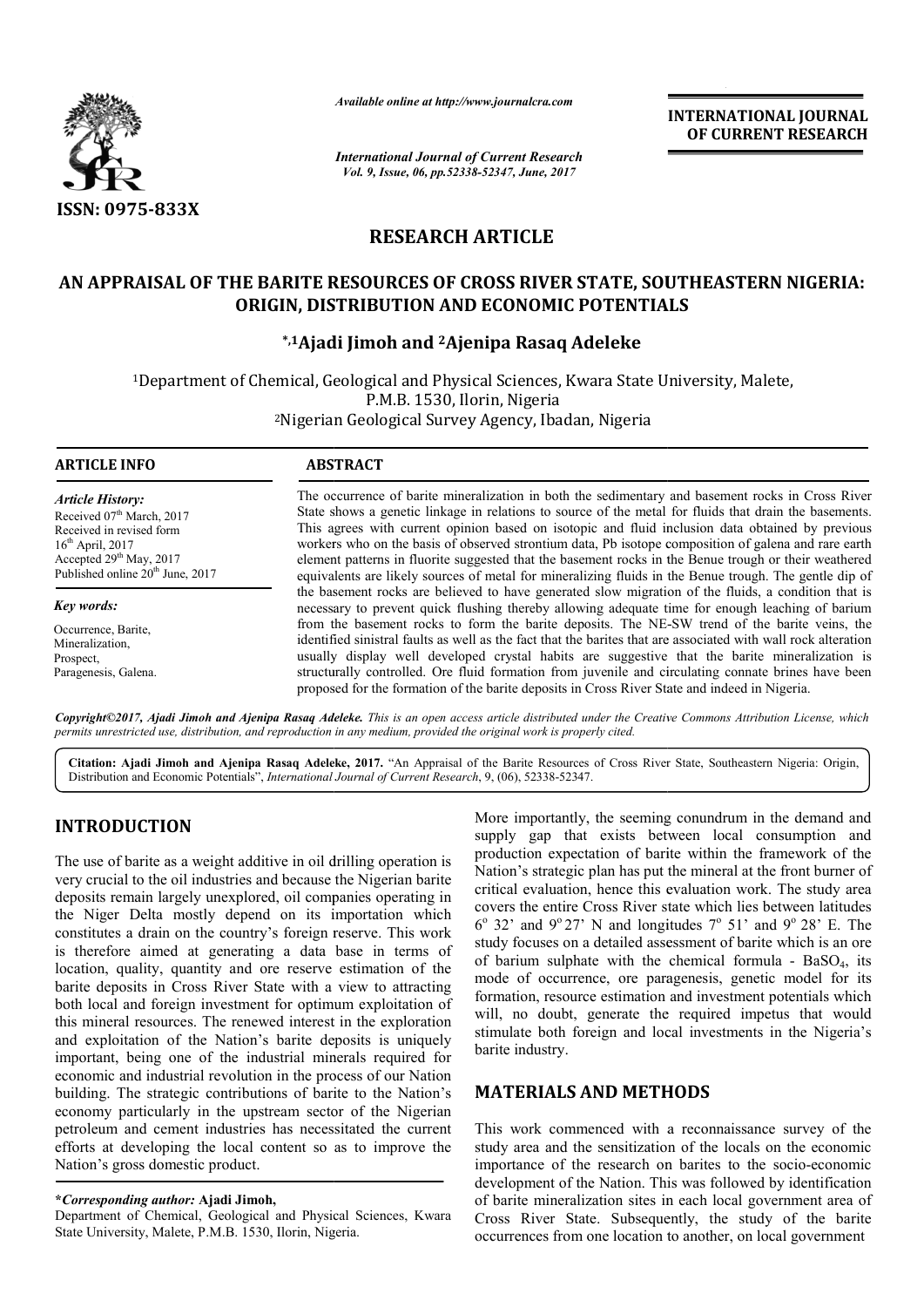

**Figure 1. Location map of Cross River State showing the barite mineralization belt**



**Figure 2. Biotite schist around Iyamitet-Okokori-Edondon axis showing millimetric schistocity**

| Table 1. Tectono-Metamorphic Evolution of Southeastern Nigeria (Ekwueme, 2003) |
|--------------------------------------------------------------------------------|
|--------------------------------------------------------------------------------|

| <b>SN</b> | Event                                                                                     | Date                        |
|-----------|-------------------------------------------------------------------------------------------|-----------------------------|
| 15        | Intrusion of dolerite dykes in Obudu and Oban areas                                       | $140.5+0.7 - 204.0+9.9ma$   |
| 14        | Intrusion of Older granites in Obudu                                                      | $507.6 + 10.1$              |
| 13        | Age of migmatization in Oban                                                              | 510+11 - 527+16 Ma          |
| 12        | Deformation/high grade metamorphism in Oban                                               | 546+24 Ma                   |
| 11        | Emplacement of charnockites in Oban and Obudu areas                                       | $584.5+1 - 574.1+1.0Ma$     |
| 10        | Emplacement of Uwet granodiorite                                                          | $616.9 + 1Ma$               |
| 9         | Deformation and metamorphism of Obudu                                                     | $605.5 + 1.4 - 676 + 26$ Ma |
| 8         | Deformation and metamorphism of banded amphibolites and meta-ultramafic in Oban and Obudu | 784+31 - 811+1.1Ma          |
|           | Metamorphism of homogeneous amphibolities tholeratic basalt protolith in Oban             | $1313 + 37Ma$               |
| 6         | Metamorphism of biotite-garnet schists in Obudu                                           | 1788.8+2.1Ma                |
|           | Metamorphism of garnet-sillimanite gneisses in Obudu                                      | $1803.8 + 0.4$ Ma           |
|           | Emplacement of granodiorite protolith of banded gneisses in Oban                          | 1931.9+0.8Ma                |
|           | Granulitic facies of metamorphism in Obudu                                                | 1980 - 2000Ma               |
|           | Emplacement of tonalite protoliths of the granulities                                     | $2062.4 + 0.4$ Ma           |
|           | Emplacement of granodiorite protoliths of biotite-garnet schist in Obudu                  | $2505+0.5$ Ma               |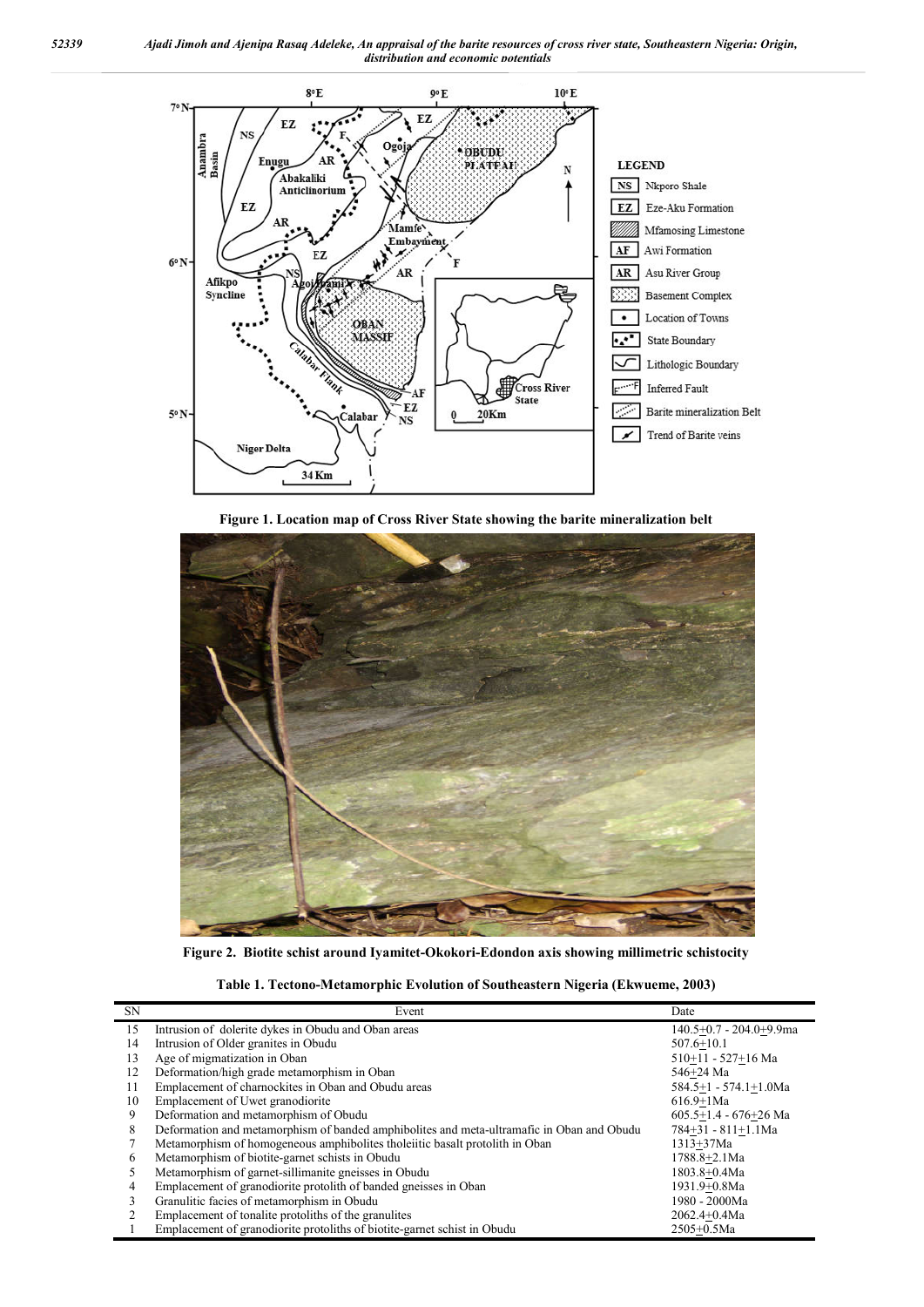| S/N            | Sample Number                 | Mineralization | Associated/Host Rocks       | Locations/Villages              |
|----------------|-------------------------------|----------------|-----------------------------|---------------------------------|
|                | <b>Biase Local Government</b> |                |                             |                                 |
| 1              | S <sub>4</sub>                | Barite         | Sandstone and shale         | Ugbem                           |
| $\overline{c}$ | S <sub>5</sub>                | Barite         | Granite gneiss              | Ibogo 1                         |
| 3              | S7                            | Barite         | Granite gneiss              | Ibogo 3                         |
| 4              | S <sub>8</sub>                | Barite         | Granite gneiss              | Ibogo 4                         |
| 5              | S <sub>9</sub>                | Barite         | Ferruginized granite        | Akpet 1                         |
| 6              | S11a                          | Barite         | Granite gneiss              | Akpet 1                         |
| 7              | S11b                          | Barite         | Ferruginized sandstone      | Akpet 1                         |
| 8              | S14                           | Barite         | Sandstone/granite           | Okurike                         |
| 9              | S <sub>15</sub>               | Barite         | Ferruginized sandstone      | Okurike                         |
|                | Yakurr Local Government       |                |                             |                                 |
| 10             | <b>S18</b>                    | Barite/galena  | Ferruginized granite gneiss | Agoi Ekpo                       |
| 11             | S <sub>19</sub>               | Barite         | Ferruginized granite        | Agoi Ekpo                       |
| 12             | S <sub>20</sub>               | Barite/galena  | Ferruginized migmatite      | Agoi Ibami forest reserve 1     |
| 13             | S <sub>21</sub>               | Barite         | Ferruginized granite gneiss | Agoi Ibami forest reserve 2     |
| 14             | S <sub>22</sub>               | Barite         | Granite gneiss              | Agoi Ibami forest reserve 3     |
| 15             | S30                           | Barite         | Ferruginized granite        | Agoi Ibami North 1              |
| 16             | S30a                          | Barite         | Ferruginized granite        | Agoi Ibami North 2              |
| 17             | S30 <sub>b</sub>              | Barite         | Ferruginized granite        | Agoi Ibami North 3              |
| 18             | S31                           | Barite         | Ferruginized granite gneiss | Agoi Ibami forest reserve North |
|                | Obubra Local Government       |                |                             |                                 |
| 19             | N23                           | Barite/galena  | Ferruginized granite        | Iyamitet 1                      |
| 20             | N23b                          | Barite/galena  | Ferruginized granite        | Iyamitet 2                      |
| 21             | N23c                          | Barite/galena  | Ferruginized granite        | Ivamitet 3                      |
| 22             | N27                           | Barite         | Ferruginized sandstone      | Edondon                         |
| 23             | N28                           | Barite         | Ferruginized granite gneiss | Okokori                         |
| 24             | N29                           | Barite         | Granite gneiss/schist       | Iyamitet/Okokori bush           |
|                | Ikom Local Government         |                |                             |                                 |
| 25             | N32                           | Barite         | Sandstone                   | Ekukunela 1                     |
| 26             | N32a                          | Barite/Lignite | Sandstone                   | Ekukunela 1                     |
| 27             | N33                           | <b>Barite</b>  | Sandstone                   | Ekukunela 2                     |
| 28             | N34                           | Barite         | Sandstone                   | Atakpa                          |
| 29             | N39                           | Barite/galena  | Granodiorite/sandstone      | Nkarasi                         |
|                | Yala Local Government         |                |                             |                                 |
| 30             | N44                           | <b>Barite</b>  | Sandstone                   | $\overline{\text{Gabu}}$ 1      |
| 31             | N45                           | Barite         | Sandstone/shale             | Gabu 2                          |
| 32             | N46                           | Barite         | Ferruginized sandstone      | Gabu 3                          |
| 33             | N47                           | Barite         | Ferruginized sandstone      | Gabu 4                          |
| 34             | N50                           | Barite         | Ferruginized sandstone      | Omoji/Wanokpayi/Wanikade        |
| 35             | N52                           | Barite         | Ferruginized sandstone      | Okpoma                          |

**Table 2. Barite and associated Sulphide samples locations and host rocks**



**Figure 3. Composite map showing barite sample locations in Cross River State**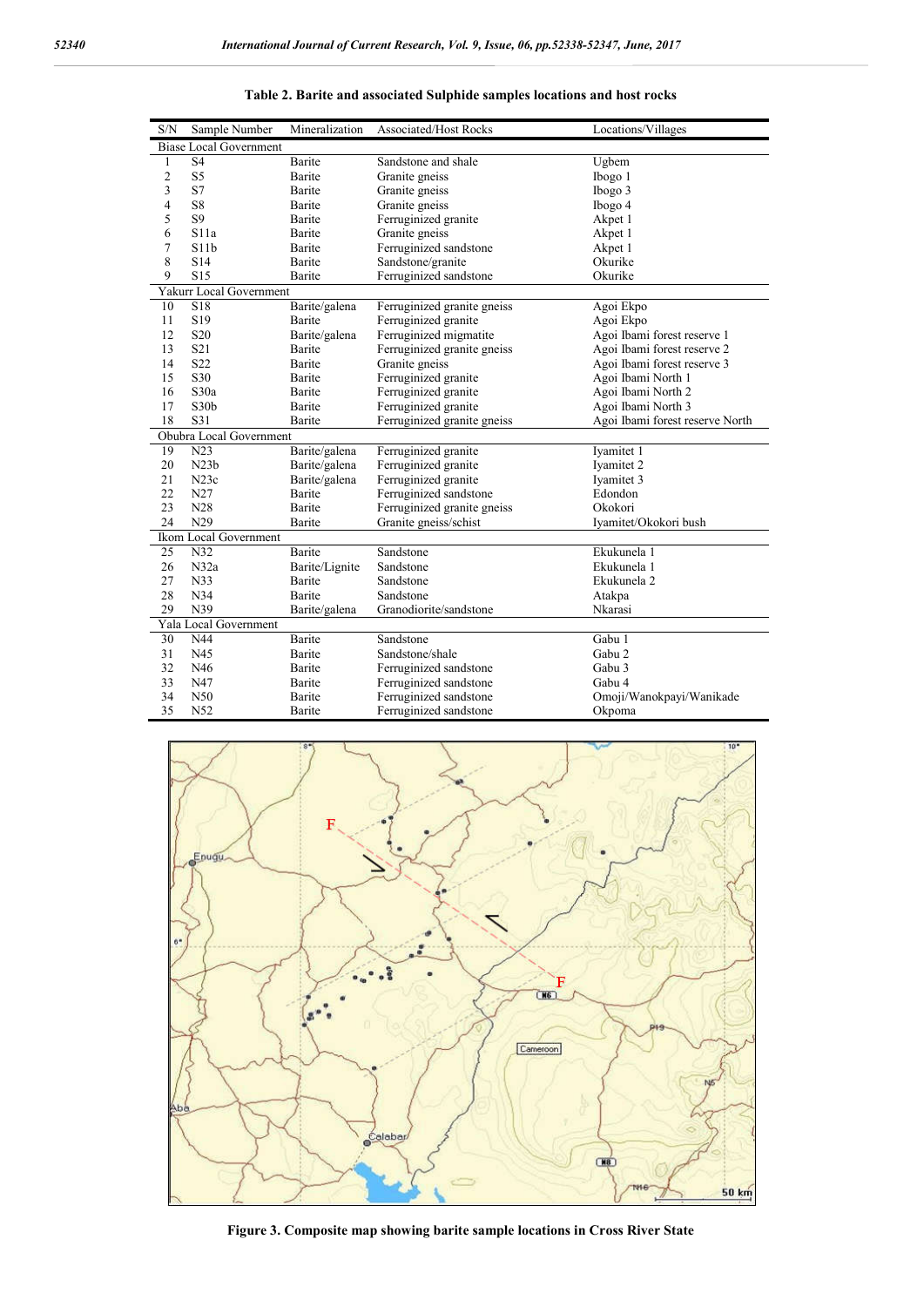

**Figure 4. Rosette diagram of the trend of barite veins in Cross River State**

basis which included Akamkpa, Biase, Yakurr, Obubra, Ikom, Yala, Obudu and Obanliku was undertaken. At each locality, careful observations were made on the morphology, trend, texture, area extent and depth of the barite vein with careful attention paid to the presence or absence of associated sulphide mineralization as well as host rock lithology, characteristics and contact relationships. Fresh samples of barite and host rock were collected (where possible) for further laboratory work. In areas where the barite veins are not outcropping and had not been exposed by the activities of the artisanal miners, pitting and/or trenching were carried out in order to fully study the ore morphometry of the barite veins. Systematic mapping of the areas of barite mineralization was carried out simultaneously with the assessment of the barite occurrences on a scale of 1:50,000, covering six (6) local government areas of Akamkpa, Biase, Yakurr (Ugep), Obubra, Ikom, and Yala (Ogoja). These areas covers five (5) 1:100,000 sheets comprising Ugep (Sheet 314), Ikom (Sheet 315), Bansara (Sheet 304) Ogoja (Sheet 290) and Abakaliki (Sheet 303).

# **Regional Geological Setting**

The study area has a diverse geology which can be classified into four (4) mega structural units, namely: Calabar flank, Mamfe embayment, Oban massif and Obudu plateau. The Calabar flank and Mamfe embayment are sedimentary basins of Cretaceous-Tertiary age which lie unconformably on the Oban massif and Obudu plateau constituting part of the Pre-Cambrian basement complex of Nigeria (figure 1). The Calabar flank occurs within the southernmost region of the area and bounded in the North by the Oban massif and by the Calabar hinge line which delineates it from the Niger Delta in the west. The basin is associated with crustal block faults which resulted in a horst and graben structure trending NW –SE (Simpson, 1954). Deposition in the area was controlled by the tectonics of the horst and graben structure, and by eustatic sea level changes within the Southern Atlantic Ocean. Sedimentary rocks within the Calabar flanks include sandstones, limestones,

calcareous sandstones, Shales, marls, siltstone, etc. Most of these rocks are highly fossiliferous, and this is attributed to the location of the Calabar flank on the Southern Atlantic Sea board, which was under constant marine transgression (Ekwueme, 2003). Ekwueme (1987) recognized 3 carbonate lithofacies in the Calabar flank which include basal limestone, fossiliferous limestone and dolomitic limestone associated with calcareous limestone of the area. These carbonate lithofacies are most likely members of the Albian Asu River Group, while the associated calcareous sandstone belongs to the Turonian Eze-Aku formation. Sedimentation in the Calabar flank started with the initial deposition of fluvio–deltaic cross-bedded sands of Awi formation (Adeleye and Fayose, 1978) in early cretaceous. This was followed by the first marine incursions that resulted in the deposition of the platform Mfamosing limestone (Foster, 1978; Petters 1982) during the middle Albian. During the Cenomanian and Turonian, subsidence of faulted blocks and widespread deposition of black to dark grey shales occurred with minor intercalations of marls and impure limestone (Nyong and Ramanathan, 1985). The Coniacian witnessed continued deposition of thin dark shales beds. These sediments are uncomformably overlain by a dominantly shale lithology with occasional mudstones and thin gypsum beds during the Campannian to Maastrichtian (Nyong and Ramanathan, 1985).

The Mamfe embayment is situated between the Oban massif and the Obudu plateau, and is pre-dominantly composed of fluviatile clastic sequences that exhibits point bar fining upwards cycles and over bank mudcracks. A maximum depth to basement of about 4km has been suggested for the southern flank of the Mamfe rift. The source of the sediments for the sedimentary basins in Southeastern Nigeria is thought to be the adjoining basement rocks of Oban massif, Obudu plateau and probably Mount Cameroun (Ekwueme, 2003). The Pre-Cambrian basement complex of Nigeria in the region is reflected in the Oban Massif and Obudu plateau which have been described as giant spurs forming the western prolongation of the Cameroon Mountain into Cross river plains of Southeastern Nigeria (Ekwueme, 2003 and Ephraim, 2005). The Oban massif occurs to the north of the Calabar flank and is separated from the Obudu plateau by the Mamfe embayment. Both the Oban massif and the Obudu plateau are flanked by the Cameroon volcanic line and on the northeast by the Benue trough which is believed to be complementary structural features (Fitton, 1987). According to Ekwueme (2003), the Oban massif consists of a deeply dissected plateau which in places attains a height of 1,125 meters above mean sea levels while the Obudu plateau is more rugged and forms parts of the Pre-Cambrian Bamenda massif that stretches from Republic of Cameroon into Eastern Nigeria attaining a maximum height of 1,576 meters in the Obudu cattle ranch area. In the Oban Massif, the Basement complex is dominated by the Uwet granodiorite and charnockite masses which intruded a sequence of schists similar to those of the Southwest and Northwestern regions, while the Obudu plateau is made up of a floor of high grade quartzo-feldspathic gneisses intruded by diverse plutons of acidic-intermediate-basic compositions.

#### **Lithological and Structural Evolution**

The geology of Cross River state consists of diverse lithological units and are here-succinctly described. The sedimentary deposits are mostly sandstone, shale, marl, and siltstone found within the Calabar flank. In the Mamfe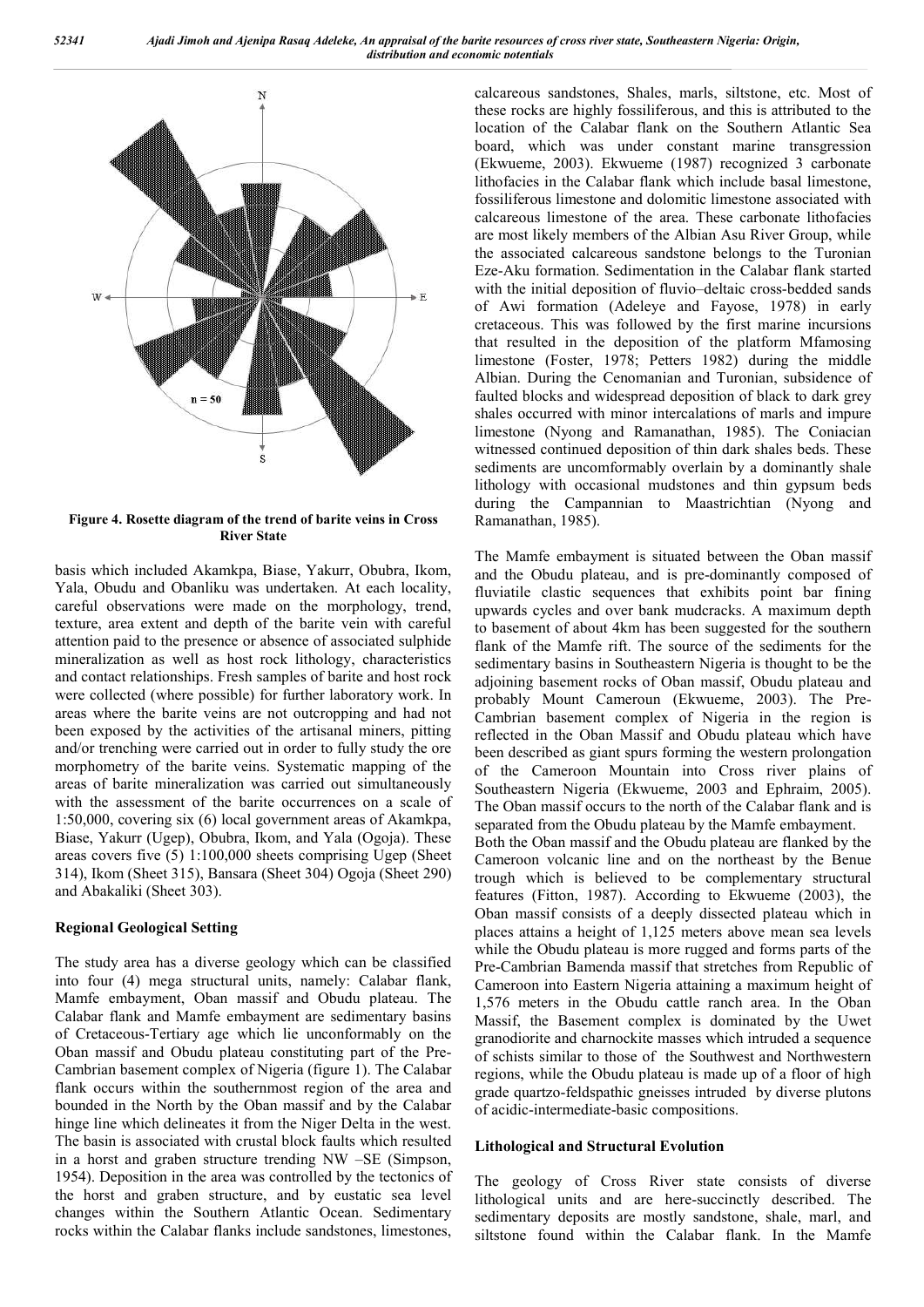embayment, fluviatile clastic sequences that are made predominantly of pebbles, sandstones and siltstones are found associated with basaltic fragments. Migmatite-gneiss-quartzites unit are probably the most widespread and abundant, occurring within the basement terrains of Oban massif and Obudu plateau. The gneisses are medium- to coarse-grained and dissected by quartzo-feldspathic veins and dykes, resulting in migmatitic characteristics. The gneisses bear imprints of intense deformation suffered by the study area and are interbedded on a megascopic scale with quartzites thereby indicating the relevance of sedimentary processes in their evolutional history. The phyllitic and schistose rocks are abundant in the Oban Massif and in the Ekokori area of Obubra. Frequently, the schists are intensely weathered so that fresh exposures are scarce except in Ekokori area of Obubra L.G.A. where good outcrops of the schistose rock are mapped (figure 2). The plane of schistocity in biotite is millimetric and is well defined with fabrics trending in the direction N010º and dips by 62º E. Some of the quartz veins which have been boudinaged within the schist show boudins whose sizes range from 25cm by 5cm to 75cm by 15cm. In Obudu cattle ranch area, a schistose rock referred to as ultramafic schist by Ekwueme (2003) occurs as pods within garnet-hornblende gneiss of the area. Generally, phyllites occur frequently with the schists and are fine-grained weakly foliated rock while the schists are medium-grained and soapy/greasy to touch.

Amphibolites and dolerites occur mostly as dismembered enclaves and irregular lenses within the gneisses of the basement area. They are medium-grained in texture, varying in color from black to dark gray and are associated with dolerite stocks (Ekwueme 2003). Like in other parts of the Nigerian basement, the amphibolites in the basement complex of southeastern Nigeria bears imprints of several generations of deformation and are highly tectonized. Unlike the amphibolites, the dolerites in the area occur mostly as undeformed NE-SW trending dykes and cross-cut rocks in both the Oban Massif and Obudu plateau. In the Obudu, the dolerite dykes occupy mostly the flanks and topmost part of the plateau, commonly exhibiting ophitic textures. Charnockites and granulites, both magmatic and metamorphic, occur in abundance in the Obudu plateau area. The igneous charnockites outcrop around Bebi, Bogene and River Metu. They occur mostly as enclaves within the migmatitic gneisses and schist of the area. The metamorphic variety of the charnockites are associated with granulites and they both occur in Kanyang in eastern Boki and Okorotong area in Obudu. Granites and granodiorites outcrop as intrusives of batholiths, stocks and bosses into the gneisses of the area. Generally, they are coarse grained, weakly foliated to non-foliated and show sharp contacts with the enclosing country rock. Rocks of granodioritic composition are the dominant intrusive rocks, harboring numerous xenoliths of older gneisses in the western Oban area.

Diorite and syenite intrude the gneissic rocks of northeast Oban massif, occurring both as in-situ rock bodies and as xenolith trains in the host granite gneiss (Ekwueme, 2003). Rocks of basaltic composition are restricted to the Ugep and Ikom areas and are believed to be products of Tertiary volcanicity. Metaultramafics are mapped in Okure hills in Okorotong area, Shikpeshi Mountain and Obanliku–Sankwala area of the Obudu plateau (Ekwueme and Shilling, 1995). These rocks are strongly tectonized and are therefore suspected to be remnants of ophiolite complexes (Ekwueme, 2003). Pegmatites and

quartz veins occur sporadically throughout the basement area especially in the Oban massif. These rocks maintain varied structural relationship with the host rocks. In some areas, the evidence of pegmatite is the presence of scattered fragment of feldspars, mica and quartz. Most pegmatite intrusions in the Oban massif have undergone considerable weathering and have formed secondary (placer) deposits worth investigating. Rocks outcropping within the study area have a general N-S to NE-SW trends which is consistent with those of other regions in the Nigerian basement and points to the fact that the area was affected by the Pan-African Orogeny. The basement rocks in this region have been subjected to intense deformation resulting in the occurrence of several generations of folds, faults, shears, fractures, etc. Linear structures identified in the basement includes pinch and swell, boudins and mineral lineation, defined by prismatic hornblende crystals as well as elongate quartz and plagioclase minerals. Some ductile structures observed are tight to isoclinal folds, asymmetrical, recumbent and ptygmatic types. Dominant trend and axial trace of these folds are in the N-S to NE-SW directions. The plunges of the folds vary from  $10-15^\circ$ . The planar structures in the area include foliations, faults, shears and fractures. Foliation is defined by banding in the gneisses some of which are axial planar to axis of tight isoclinal folds. This foliation trends predominantly in the N-S to NE-SW directions with dips varying from  $40 - 45^\circ$ . The banding is the product of strong deformation and migmatitic processes. Most minor faults observed in the area are found in the gneisses and schists with sinistral and dextral displacements of up to 10m. The work of Ekwueme (2003) dealt with the tectono-metamorphic evolution of southeastern Nigeria prior to the deposition of the Tertiary-Cretaceous sediments as summarized in Table 1.

# **Outcrop Locations and Description**

A total of thirty five (35) representative samples were collected from fifty four (54) localities of barite mineralization in the study area. Barite mineralization in the southern part of the study area is found in Biase and Yakurr local government areas located in 30 outcrops that are enclosed in a belt trending NE-SW from Ugbem, in Biase local government on the right bank of the Cross river, through Okurike, Ibogo, Akpet, northeastwards to Agoi Ibami in Yakurr local government area. This belt continues northeastwards from Iyamitet in Obubra local government area northwards through Edondon and Okokori in Obubra local government area to Ekukunela, Atakpa and Nkarasi in Ikom local government area, before ending at Gabu-Okpoma area in Yala local government area, spanning about 100 kilometers in length and 50km in width. The trend of the barite mineralization was terminated by a sinistral transform fault running along a NW-SE direction while the mineralization outcrops again in Okpoma-Gabu area of Yala local government area (Ogoja province), extending for another 40 km before entering into Benue State (figure 3). Although, most of the major barite veins with considerable thickness and high quality trend NW-SE, a large number of the minor barite veins trends NE-SW (figure 4). Table 2 shows the sample location numbers and host rocks.

#### **The Southern Barite Prospect**

The mineralization belt at Ugbem exhibits barite in association with alternating fine-grained sandstone, shale, limestone and siltstone. The barite vein is traceable for about 300 meters and trends NE-SW with a thickness of between 0.8m to 1.0m. At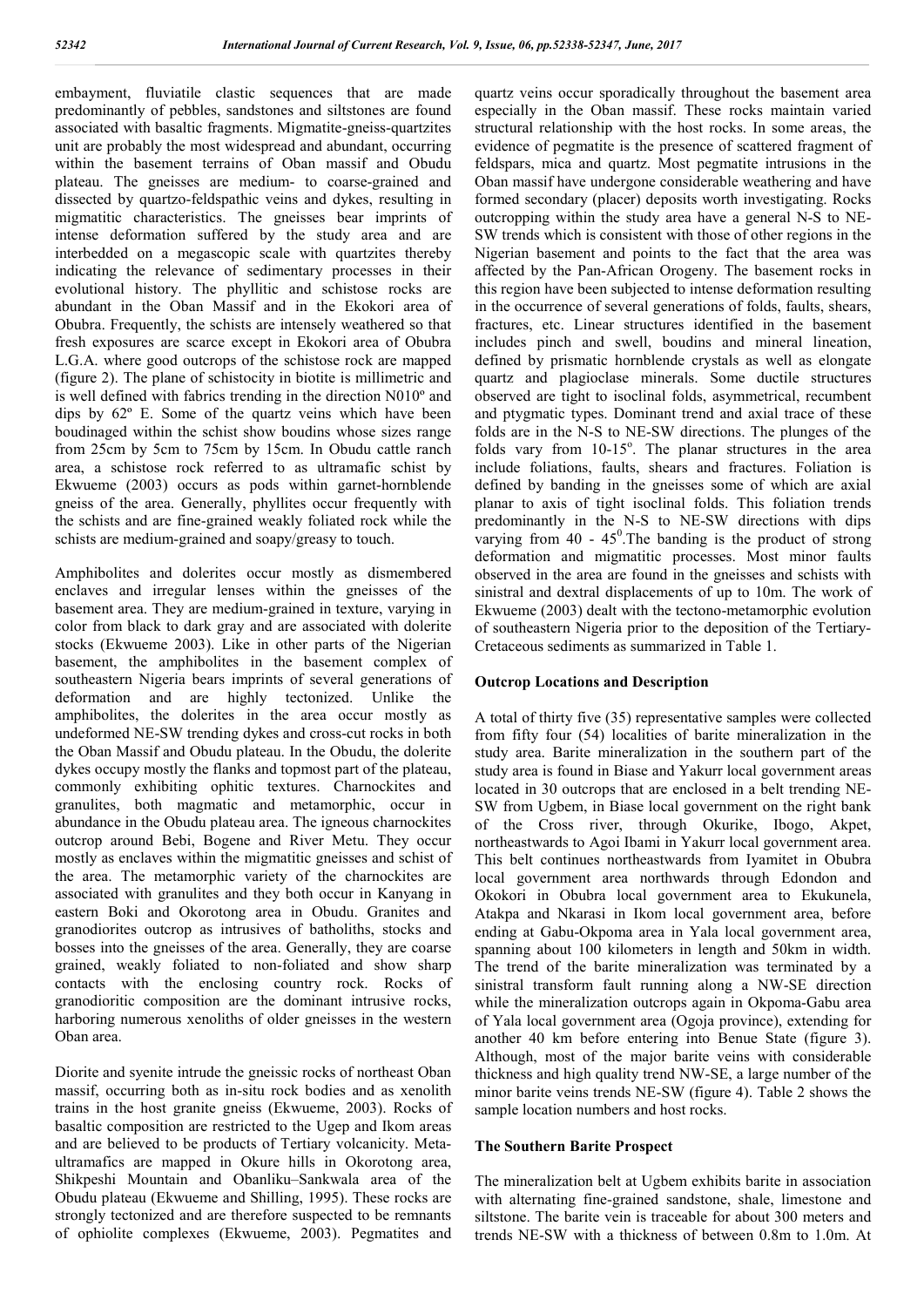the contact of a granite-gneiss with a massive sandstone around Okurike, about 1m thick vertical barite veins with a strike length of 400m occur within the ferruginous zone, trending  $N60^{\circ}$  within a dug trench of about 5m deep. Elsewhere around the vicinity of Okurike, a  $0.8m$  thick barite vein trends  $N165^\circ$ east-west for about 300m length, and intrudes vertically into sandstone with marked ferruginization around the mineralization. The pit at Ibogo 1 reveals that the barite vein varies from 1.5 to 2.0m in thickness, with a strike length of about 500m, trending N-S within a weathered and ferruginized banded gneiss. Other minor barite veins trends NNW-SSE, with a dip angle of about 55º and trends in the direction of N75º. In another pit at Ibogo, a barite vein of about 1m thick trends vertically along N161°, cutting across a weathered granite-gneiss whose metamorphic fabrics dips at 29º in the direction of N115º. A second barite vein of about 0.45 to 1.2m thick at this location dips nearly vertically and trends between N161º-163º. A minor barite vein was also observed around Ibogo dipping vertically with a 17cm width across the granitegneiss. The dip and azimuth in the gneiss is 34º/110º. At Akpet, well developed crystals of barite are seen growing in fissures in the ferruginized zone which trends N115º and corresponds to the trend of the barite vein which has a width of 0.8m and a strike length of 200m. Another pit dug at Akpet reveals a 1.5m thick barite vein trending for 400m length in the direction N125º, dipping nearly vertically.

A high grade barite mineralization of about 1.2m wide, with well-developed transparent crystals, was also observed inside a dolerite dyke trending N120º and about 350m in length. At the eastern part of Agoi Ekpo in Yakurr local government area, barite mineralization of about 0.6m thick and 500m long occurs within a ferruginous zone in a consolidated sandstone along the bed of river Ruwem. The barite vein trends 060º-065º and shows isolated crystals of galena within the barite. Another barite mineralization occur at the vicinity of Agoi Ekpo where the 3m wide barite veins dip almost vertically and trend along N150º. The medium- to coarse-grained granitic host rock shows a purplish brown colour, representing the ferruginized zone that enclosed the barite vein. The barite is milky white coloured with well-formed transparent crystals which are associated with isolated crystals of galena. At Agoi Ibami forest reserve, a barite vein with galena mineralization of about 400m long and 0.8m thick occurs trending  $N70^\circ$  and dips nearly vertically within a ferruginous zone in a migmatitic gneiss intruded by pegmatites. To the northeastern part of this locality, lenses of barite measuring about 4m high and 2m thick trends along  $N70^{\circ}$  for a distance of 300m at a depth of about 5m in a trench dug within a partly ferruginous granite-gneiss. At another location in Agoi Ibami forest reserve, lenses of barite vein of about 0.7m thick with a 500m length occurs at a 5m depth within the ferruginous granite-gneiss trending N70º and intruded by pegmatites. The last location of barite mineralization in Agoi Ibami forest reserve where it outcrops on the ground surface with a width of 0.8m, 800m long trending N145º with a dip of 60ºSW within the mediumgrained granite host rock. The barite here is purer and heavier than at the previous locations.

# **The Northern Barite Prospect**

Around Iyamitet village in the northern part of Cross River state, barite veins occur within medium-grained granites, trending between  $N010^{\circ}$  to  $N160^{\circ}$  within a ferruginous band and about 0.06m to 0.5m in width with a vertical dip as observed in a dug pit. The barite vein which runs for about 1km along strike is closely associated with sulphide mineralization, including galena, sphalerite and chalcopyrite. Another barite occurrence in the same area is in the form of 3m thick and 40m long lenses trending N35º, occurring in association with ferruginous zone about 5m below the ground surface. A third location, in this area has a 1m thick and 300m long barite vein associated with sulphide mineralization trending N190º and dipping at 80º westerly within a partly ferruginous coarsegrained granite intruded by pegmatites. A massive sandstone, white to yellowish-brown coloured and undergoing ferruginization with well-developed thick bedding plane, trending N160º and dips 36º westerly outcrops at Iyamitet and extend northwesterly to Edondon village where 1m thick and 500m long barite veins occur within a large ferruginous zone trending N45º. Other smaller barite veins pervade the ferruginous area within the medium-grained sandstone (figure 5) with crystals of iron sulphide mineralization which are observed at the contact between the main barite veins, breaking down to release iron and native sulphur, which is seen as yellowish powder.

At Okokori village, south of Edondon, barite vein of 0.5m thick and  $250m$  long trends  $N090^\circ$  and occurs within a partly ferruginized granite-gneiss host rock associated with sulphide mineralization and intruded by pegmatites. At Ekukunela in Ikom local government area, 2 major parallel barite veins occur, each about 1m wide and a 3m gap between them. 5 other smaller veins, each about 0.2m wide occur between the 2 major veins. The barite veins trend N145º and dip vertically within the host rock of fine-grained sandstone with clayey matrix. The sandstone is thinly bedded with localized trough cross beds and trends N080º with a dip angle of 23º in the direction N135º. The dip and azimuth of the bisectrix of the trough cross beds is 8º/340º while the wavelength is 1.2m with an amplitude of 0.28m. Other sedimentary structures observed are *liesegang* rings, minor discontinuous *flasers* (made up of dark gray shale) as well as minor coal seams which are concordant with the general bedding plane in the sandstone. In the southern part of Ekukunela, a barite vein of 2m thick trends N145º within sandstone while lignite seams were observed at a depth of about 30 meters below ground surface. Another veins of barite around Ekukunela trends N145º and dips vertically within a milky gray-coloured sandstone which is partly ferruginized. At Atakpa, a 1m thick barite vein trends N150º and dips almost vertically. Other subsidiary veins of barite of about 0.15m in width occur within consolidated fine-grained sandstone parallel to the major vein, exhibiting pseudomorphism on feldspar. The barite vein at Ekpokpa is 1m thick and exposed for about 200 meters in length, trending N185º and dips vertically. The barite vein is hosted within ferruginous sandstone.

At Nkarasi, a 1m thick barite vein trends N190º and dips almost vertically within a lithified partly ferruginized arkosic sandstone associated with crystals of galena occur within the barite. In the southern part of Nde, minor barite vein of about 0.06m thick trends N145º and dips almost vertically within a fine- to medium-grained sandstone, occurring 2m below ground surface. In the northern part of Yala local government area, the sinistrally displaced barite mineralization belt through a transform fault continues northeasterly, outcropping at Gabu, where thick barite veins of 1.5m to 3m trending between  $N070^\circ$ to N100º and dipping vertically were exposed in a pit at 5m depth intruding through both the partly ferruginized fine- to medium-grained sandstone and the overlying dark shale bed (figure 6).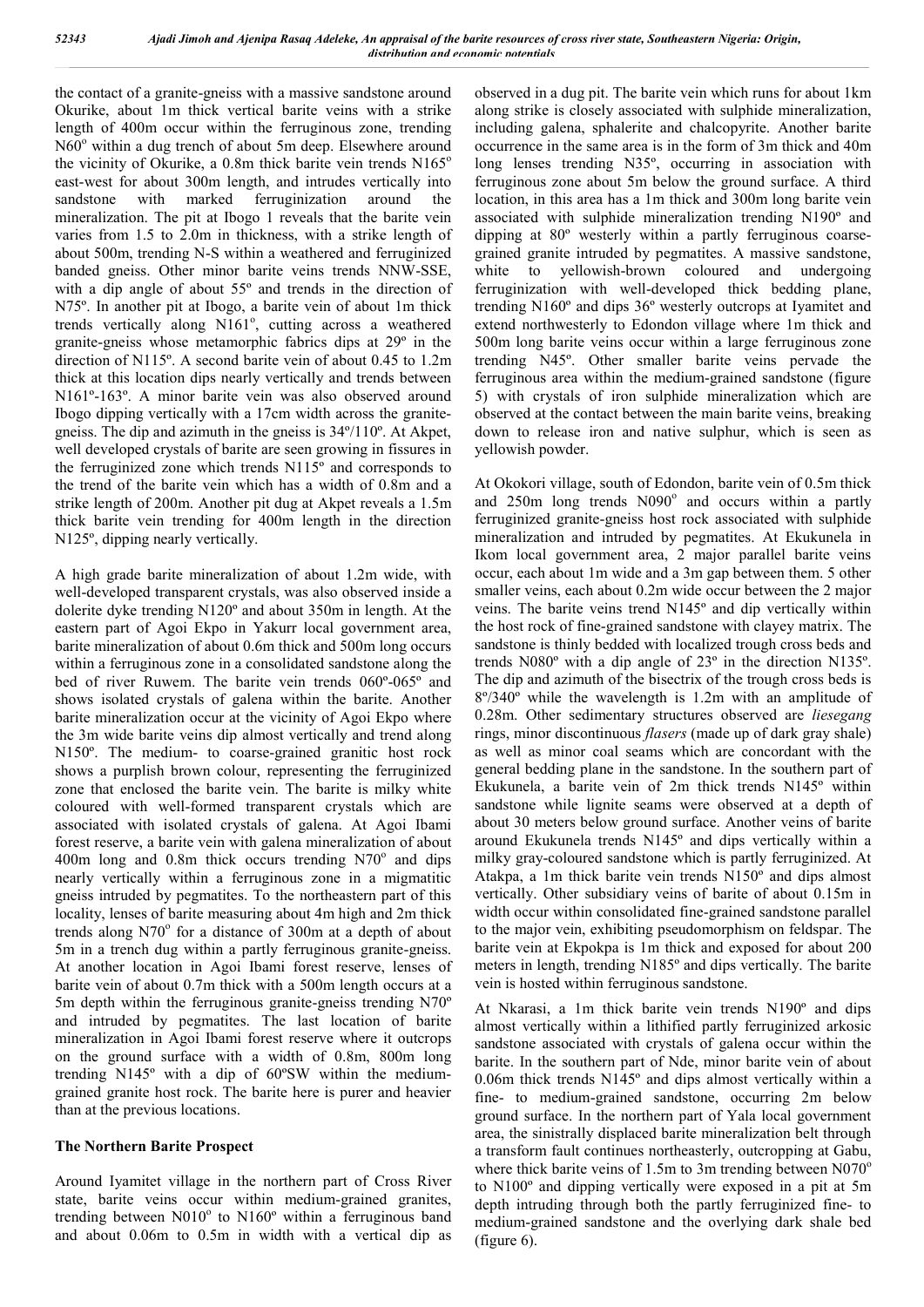

**Figure 5. Minor veinlets of barite within the ferruginized zone of the sandstone at Gabu**



**Figure 6. A dark shale bed with boulders of barite exposed within an abandoned exploration pit**

| Table 3. Estimates of barite resources in Cross River State |  |  |  |
|-------------------------------------------------------------|--|--|--|
|-------------------------------------------------------------|--|--|--|

| S/N            | Zones                     | No. of veins | Dimensions $(L \times B \times D)$ | Estimates $(m^3)$      | Estimates (Tons) |
|----------------|---------------------------|--------------|------------------------------------|------------------------|------------------|
| S1             | Okurike/Ugbem             |              | $1000m \times 2.8m \times 3m$      | 8400                   | 2.10             |
| S <sub>2</sub> | Ibogo                     |              | $1500m \times 3.0m \times 3m$      | 13500                  | 3.38             |
| S <sub>3</sub> | Akpet                     |              | $2000m \times 3.5m \times 3m$      | 21000                  | 5.25             |
| S <sub>4</sub> | Agoi Ekpo                 |              | $2000m \times 2.5m \times 3m$      | 15000                  | 3.75             |
| S5             | Agoi Ibami forest reserve |              | $2700m \times 3.5m \times 3m$      | 28350                  | 7.09             |
| S6             | Agoi Ibami North          | 6            | $4200m \times 5.3m \times 3m$      | 66780                  | 16.70            |
| $\mathbf{N}$   | Iyamitet/Okokori/Edondon  |              | $2090m \times 4.5m \times 3m$      | 28215                  | 7.05             |
| N <sub>2</sub> | Ekukunela                 |              | $3100m \times 3m \times 3m$        | 27900                  | 6.98             |
| N <sub>3</sub> | Atakpa                    |              | $1400m \times 1.4m \times 3m$      | 17640                  | 4.41             |
| N <sub>4</sub> | Nkarasi                   | າ            | $2000m \times 2m \times 3m$        | 12000                  | 3.00             |
| N <sub>5</sub> | Gabu/Oshina/Alifokpa      | 11           | $6000m \times 6m \times 3m$        | 108000                 | 27.00            |
| N <sub>6</sub> | Omoji(Ukelle North)       | ጎ            | $1000m \times 2.4m \times 3m$      | 7200                   | 1.80             |
| N7             | Okpoma                    | ↑            | $2000m \times 2m \times 3m$        | 12000                  | 3.00             |
| Total          |                           | 50           |                                    | 354,225 m <sup>3</sup> | 88.6 tons        |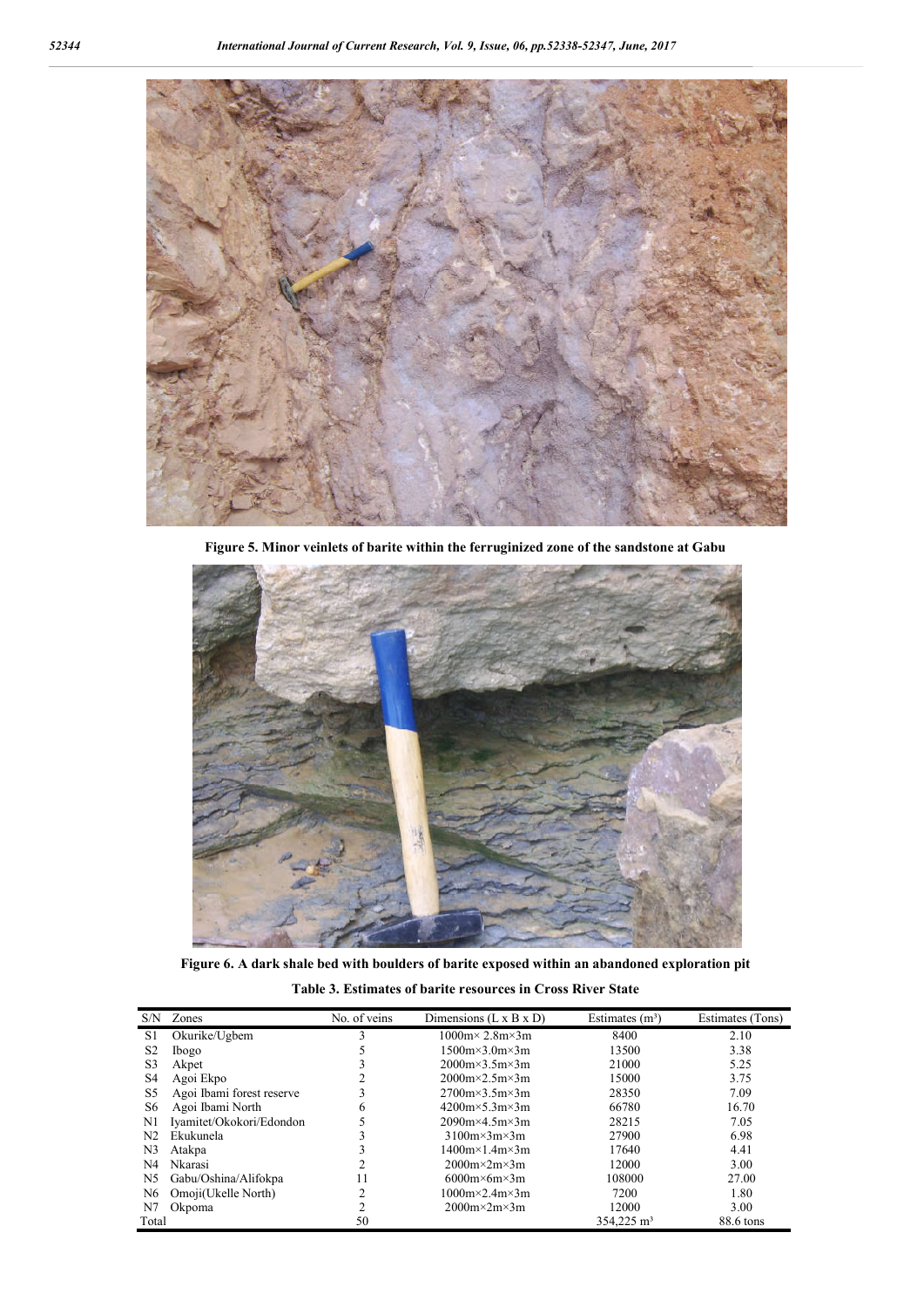

**Figure 7. Barite deposit near Gabu intruded by pegmatitic vein**

The breakdown of associated sulphide mineralization leaves yellowish stains of native Sulphur within the barite veins. The barite at Gabu which are traceable for 500m are of very high quality and transparent with distinctively high specific gravity. At another barite location in Gabu/Oshina area, 2 barite veins of about 4m thick, each trending in the direction N120º and separated by 10m country are exposed within the medium- to coarse-grained sandstone. The barite veins which extend for more than 10m in depth are traceable over a distance of about 1km along strike (figure 7). A barite vein of about 1.2m thick also outcrops on the upper slope of a high ridge before the break of slope at Omoji hill within a weathered and ferruginized fine-grained granite trending N145º and dips vertically. At Okpoma, a high quality and transparent 2m thick barite of high specific gravity trends N145º and dips vertically within a partly ferruginized coarse-grained sandstone.

#### **Estimates of Barite Resource in Cross River State**

The 6 barite mineralization zones comprising of 22 major vein deposits in the southern belt of Cross River State starting from the southwestern part of Ugbem extends northeasterly for about 70km with a maximum width of about 50km. The veins constituting the various deposits range in sizes ranging in width from 0.5m to 2m and traceable strike length of up to 1.5km at an average 3m depth. There are 7 barite mineralization areas constituted by 28 major vein deposits in the northern belt of Cross River State trending northeasterly for about 6km total vein length, 1.5m to 4.5m thickness for an average 3m depth. The quality of Cross River State barite is among the best in the world as laboratory studies shows that the barites have specific gravity values from 3.7 to 4.3 depending on the deposit.

The barite deposits at Osina and Gabu in Yala local government is the purest in Cross River State with an average specific gravity of 4.30 (Akpeke, 2000; Bassey, 1988; Egeh et, al., 2002, 2004). This value is slightly above the American Petroleum Institute (API) standard value of 4.20. For a conservative reserve estimation, therefore, a uniform mineralization depth of 3m and an average specific gravity of 4.0 are used to calculate the reserve tonnage as presented in table 3.

#### **Investment Potentials**

This study has revealed that countless barite veins and veinlets occur in Cross River State and are largely unexplored for reasons of inaccessibility and terrain ruggedness. The area has been subjected to periods of tectonism, magmatism and regional metamorphism leading to the development of fractures, faults and folds creating favourable sites for mineralization. The study area therefore holds a great potential in terms of barite mineralization as presented in table 2. Exploitable barite per  $m<sup>3</sup>$  deposit is put at a conservative value of 354,225m<sup>3</sup> which when converted, using an average specific gravity of 4, gives a conservative value of 88.6 metric tons. However, this reserve figure is grossly underestimated because of the rugged terrain hindering detailed investigation. The lack of adequate information and detailed investigation had in the past robbed the state of investment opportunities in this sector. It is hoped that the present findings will encourage curious investors to go into investment in the area. The barite resource of southern Cross River State is therefore more than adequate to sustain a barite beneficiation industry in terms of its size and quality. So far only illegal miners are currently mining some of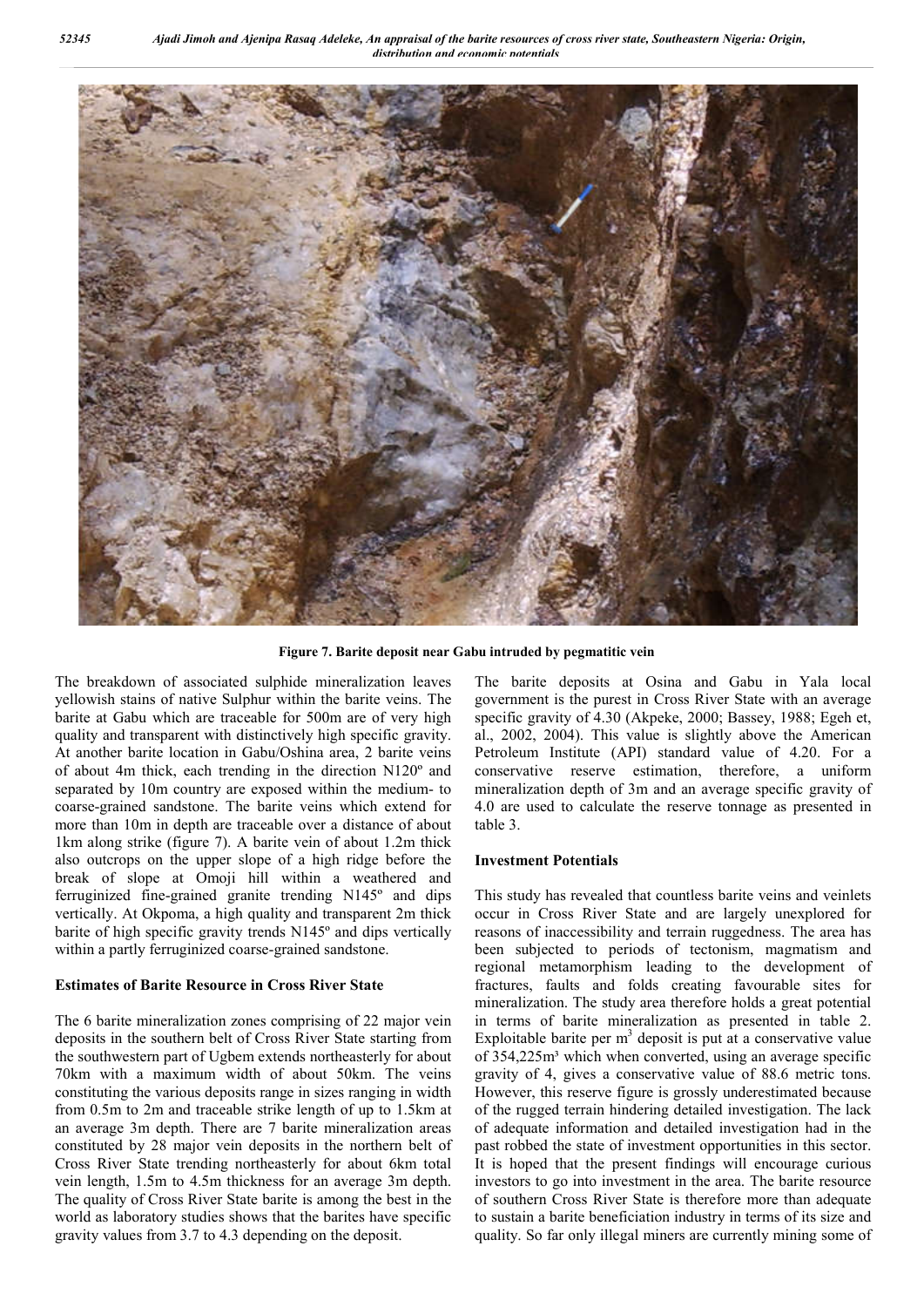the veins by pick and shovel methods and the product handsorted.

## **Ore Paragenesis**

Many workers have investigated the geology of the Nigerian Pb-Zn-fluorite-barite deposits, the nature of ore-forming fluids and have in fact advanced theories for their origin (Farrington, 1954; Olade 1976; Offodile, 1975; Olade and Morton, 1985). Many of the earlier workers proposed a magmatichydrothermal origin since the deposits are epigenetic as suggested by vein morphology and relationship to fractures (Olade, 1976). Farrington (1952) suggested that the mineralizing solutions were derived from intrusive rocks. Olade (1976) argues that epigenesis does not necessarily imply magmatic-hydrothermal origin, and that not all epigenetic bodies are hydrothermal in origin. Moreover, according to Olade (1976), in many of the mineralized localities, no igneous rocks occur at a distance of up to 20km and no traces of the path taken by the hydrothermal fluids can be established. Akande *et al*. (1989) also argued against the formation from juvenile and connate brine sources on the basis of lack of close spatial association of igneous intrusions as well as evidence obtained from fluid inclusion data. However, the present study refutes the evidence based on lack of igneous proximity given the proximity of the Cross River barite zone to the Cameroun volcanic line, and the occurrence of barite veins in basement rocks that includes igneous rocks such as granitic gneisses and medium-grained granites. Ore fluid formation from juvenile and connate brines (Offodile; 1975), as well as from circulating connate brines have also been proposed for the deposits. This study therefore proposed a genetic model in which the precipitation of barite along permeable zones by the metalbearing fluids which must have extracted  $Ba<sup>+</sup>$  from basement sources and  $SO_4^-$  from seawater or evaporite as the possible source of the Cross River barite.

# **DISCUSSION AND CONCLUSION**

#### **Discussion**

The barite resources of Cross River State is emplaced in a belt of mineralization about 50km wide. This belt could be traced from Ugbem and Okurike axis in the southwest of the State for about 100kms through Ibogo, Agoi Ibami, Agoi Ekpo, Edondon, Iyamitet, Okokori to Nkarasi near Ogoja in Ikom local government area. The displaced northern extension of the belt continues in Yala local government area (Ogoja province) from Okpoma, to Gabu, Oshinna and to Ukelle north, at Omoji. This extension spans about 50km in the State before entering into Benue State. The barite presents itself mostly in the form of veins, veinlets and, in some cases, as small lenses. These bodies are mostly hosted within shale, sandstones, granite gneiss and granites, and are nearly always have the areas intruded by the barite vein ferruginized, showing purplish brown colour. In few places, the barite host rocks are intruded by pegmatites and diorites. The barite occurs usually as vertical to near vertical veins and veinlets that are frequently associated with sulphide mineralization including galena, chalcopyrite and sphalerite. In some localities, the sulphides, especially chalcopyrite, occur at the fringes of the barite veins and are indeed responsible for the observed ferruginization in the host rock around the barite vein. In some instance where the sulphide is mostly galena, it occur in discrete fractures and cleavage surfaces within the ferruginous zone around the barite

veins. The quality and quantity of the barite appear to increase in value northwards. The best values occur at Gabu, Oshina and Okpoma in Yala local government area where the barites are crystalline and transparent with an increased thickness of between 3m to 5m and a specific gravity of over 4.5. Field evidence shows that the principal mode of barite mineralization in all localities studied is open-space fillings within *en echelon* tensional gentle-dipping fracture systems that trends predominantly in the NW-SE directions with subordinate NE-SW trending barite veins. This study has clearly established that barite deposits are not restricted to the Cretaceous sedimentary basins as erroneously concluded in the past (Farrignton, 1952; Offodile, 1975; Olade, 1976; Olade and Morton, 1985; Akande *et al*., 1989). Rather, the barite veins are hosted in rocks of diverse ages; notably the Pre-Cambrian basement rocks and the Cretaceous sedimentary rocks of the lower Benue trough. It was observed that the barite veins that are surrounded by altered and ferruginized zone, where wallrock alteration effects are significant, display well developed crystal habits.

The mineralization in some localities exhibits pseudomorphism of the barite on white feldspars especially in locations with well-formed crystals like in Akpet area. The occurrence of barite mineralization in both the sedimentary and basement rocks in Cross River State shows a genetic linkage in relations to source of the metal for fluids that drain the basements. This agrees with current opinion based on isotopic and fluid inclusion data (Akande *et al*., 1989; Olade, 1976). On the basis of observed strontium data, Pb isotope composition of galena and REE patterns in fluorite, Akande *et al*. (1989) suggested that the basement rocks in the Benue trough or their weathered equivalents are likely sources of metal for mineralizing fluids in the Benue trough. The sulphur could have been sourced from the Cretaceous evaporites in the trough while the gentle dip of the basement rocks are believed to have generated slow migration of the fluids. This condition is necessary to prevent quick flushing and to allow adequate time for enough leaching of barium from the basement rocks for the barite deposits. The NE-SW trend of the barite veins, the identified sinistral faults as well as the fact that the barites which are associated with wall rock alteration display well developed crystal habits are indications that the barite mineralization is structurally controlled.

### **Conclusion**

Barite occurrences have been mapped and documented in many localities in Cross River State consisting of various veins of different dimensions trending predominantly NW-SE but which are confined to a mineralization belt trending NE-SW. High grade deposits are found in Oshina - Gabu and Okpoma (Ogoja sheet 290), Ekukunela (Ikom sheet 315), Akpet (Ugep sheet 314) and Agoi Ibami (Ugep sheet 314). A modest estimated reserve of 354,225m<sup>3</sup> of barite at 88.6 metric tons has been calculated for Cross River State and this has unarguably put the State with the largest deposit of barite in Nigeria today. The occurrence of barite in Cretaceous Sandstones with wall rock alteration effects suggests that the origin of the barite deposit is intimately related to the Benue rift system. The precipitation of barite along permeable zones by the metal-bearing fluids which must have extracted  $Ba^+$  from basement sources and  $SO_4^-$  from seawater or evaporite is hereby suggested as the most probable genetic model for the Cross River barite deposits in consonance with the work of Akande *et al*. (1989). Traces of galena,